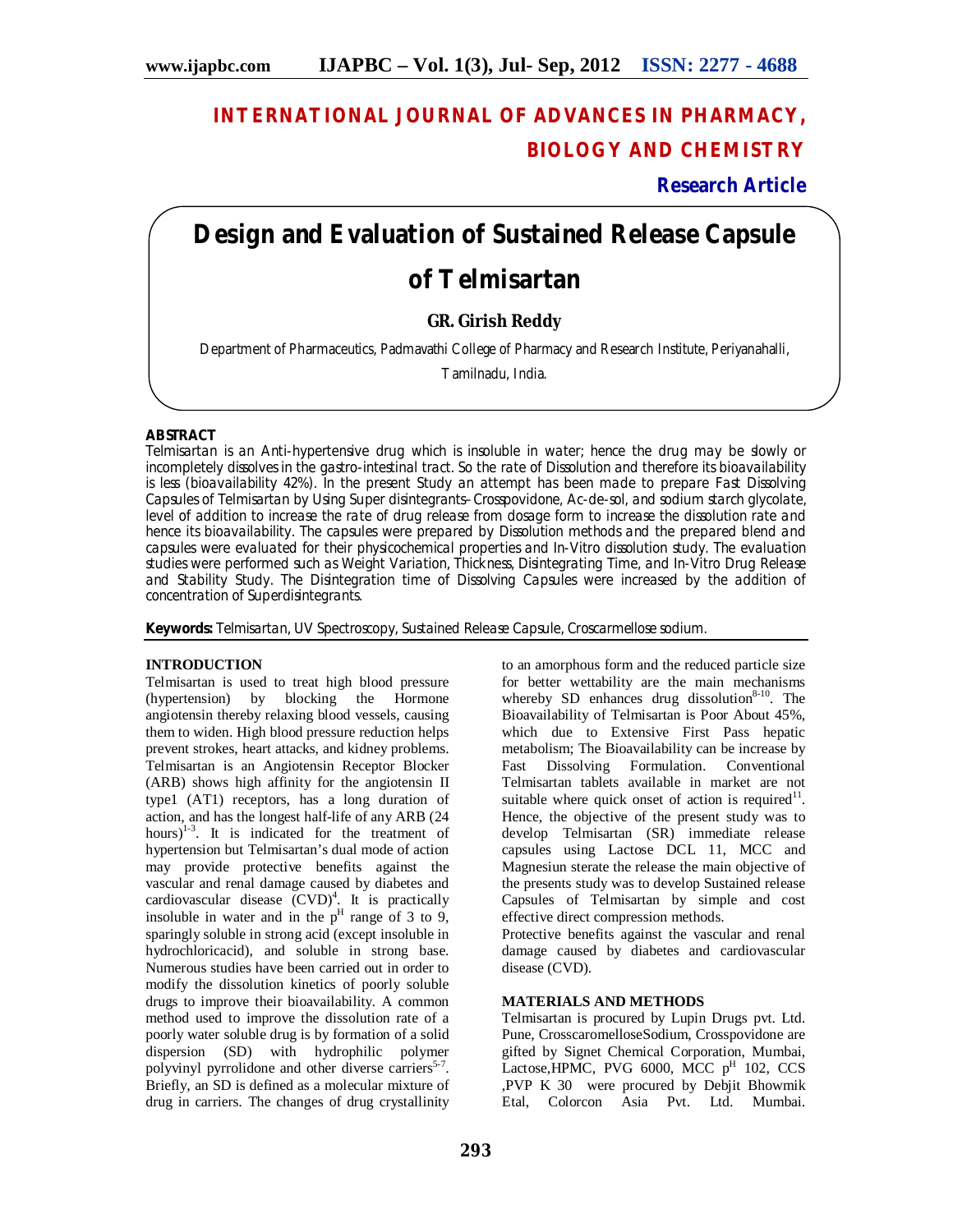MagnesiumStearate, is procured by Nice Chemicals Pvt. Ltd., Cochin.

#### **Preparation of sustained released Telmisartan Capsule by Dissolution Methods using Superdisintegrants**

CCS = Cros Carmellose Sodium MCC=Micro Crystalline Cellulose Average wt. of Telmisartan part: 140 mg

#### **PROCEDURE**12,13

Telmisartan Sustained release Capsule was prepared by dissolving the Capsules in disintegration method using various Disintegrants used like Lactose Talc. Weighed the Telmisartan, PEG 6000, HPMC, MCC pH 102 according to the formula. Dissolve PEG 6000 & CCS in Ethanol by slow addition. Avoid lump formation during addition of PEG 6000 & CCS, stir to dissolve and to form a homogenous clear solution. Loaded the sifted material into the main bowl of Rapid Mixture and fill in the capsule Add the materials as showed in the given below table

**Table 1: Formulation Table 1:1 Ratio**

| $Drug + Polymer$  | $200$ mg |
|-------------------|----------|
| <b>HPMC</b>       | 188 mg   |
| Talc              | 4 mg     |
| Magnesium sterate | 4mg      |
| Aspertine         | 4 mg     |

**Table 2: Formulation Table 1:1.5 Ratio**

| $Drug + Polymer$  | $250 \,\mathrm{mg}$ |
|-------------------|---------------------|
| <b>HPMC</b>       | 138 mg              |
| Talc              | 4 <sub>mg</sub>     |
| Magnesium sterate | 4 mg                |
| Aspertine         |                     |

**Table 3: Formulation Table 1:2 Ratio**

| $Drug + Polymer$  | $300$ mg        |
|-------------------|-----------------|
| <b>HPMC</b>       | 88 mg           |
| Talc              | 4 <sub>mg</sub> |
| Magnesium sterate | 4mg             |
| Aspertine         |                 |

**Table 4: Formulation Table 1:2.5 Ratio**

| $Drug + Polymer$  | $350 \text{ mg}$ |
|-------------------|------------------|
| <b>HPMC</b>       | $38$ mg          |
| Talc              | 4mg              |
| Magnesium sterate | 4 mg             |
| Aspertine         | mg               |

binder to the dry mix and continue the granulation at high speed till a coherent mass is obtained. Transferred the wet granules into the FBD main bowl. Dried the granules at room temperature till the solvent was completely evaporated. Sifted the semi dried granules to the multi mill fitted with 1.5 mm screen using knives forward medium speed.

Transferred the semi dried sifted and milled granules into FBD bowl. Dried the semi sifted granules at 45˚C till the required LOD was achieved. Checked the LOD of the granules. Sifted the dried granules through the 16 #Limit: Not more than 2.5% W/W for LOD of the granules [14-16]. Loaded it into the Capsules. Loaded the dried granules along with the above sifted materials into the material and blend it for 10min. Sifted the SSF through 40# mesh and load it into the blender and mix it for 5 mts. The formulations were shown in shown in table no.1.

#### *IN-VITRO* **DISSOLUTION STUDIES**

Dissolution studies were carried out as per the USP 26 specifications, using USP dissolution apparatus type 2 at pH conditions i.e. 6.8 Phosphate Buffer for 1 hr followed by the pH 6.8 for remaining hrs. Analysis Telmisartan was estimated by U.V.spectrophotometer at 223nm. Best formulation was subjected to HPLC analysis as per the specifications given (Column used - Kromasil C 18 ODS column, Mobile Phase – Buffer : Acetonitrile – 75: 25 , pH of the mobile phase 3.0 (Adjusted with Orthophosporic acid, Flow Rate - 1ml/min., Injection volume- 100µl, Wavelength – 215 nm, HPLC system – Waters). The prepared mobile phase was filtered through 0.45 µmmicro pore filter and degassed by sonication for 10 minutes.

#### **BUFFER**

50 ml of 1 M monobasic sodium phosphate and 8.0 ml. of 1 M phosphoric acid and dilute with water to 1000ml adjust with 1 M phosphoric acid to pH 3.0.

#### **STANDARD PREPARATION**

Weigh accurately about 100 mg of Telmisartan working standard in a 50ml Volumetric flask dissolves in a dissolution medium makeup the volume with same. Dilute 5 ml from the above solution to 50 ml with dissolution medium.

#### **PROCEDURE**

Inject 20 µl sample preparation (one injection) and<br>standard preparation into the Liquid standard preparation into the Liquid chromatography and record the chromatogram. Measure the responses for the major peaks. Calculate the dissolved quantity of Telmisartan in percentage form the peak areas of standard and sample preparation and percentage of potency of working standards used.

#### **ASSAY**

#### **Preparation of Standard Telmisartan (HPLC method)**

Weigh accurately about 50 mg of Telmisartan working standard in a 50ml volumetric flask dissolves in a dissolution medium makeup the volume with same. Dilute 5 ml from the above solution to 50 ml with dissolution medium.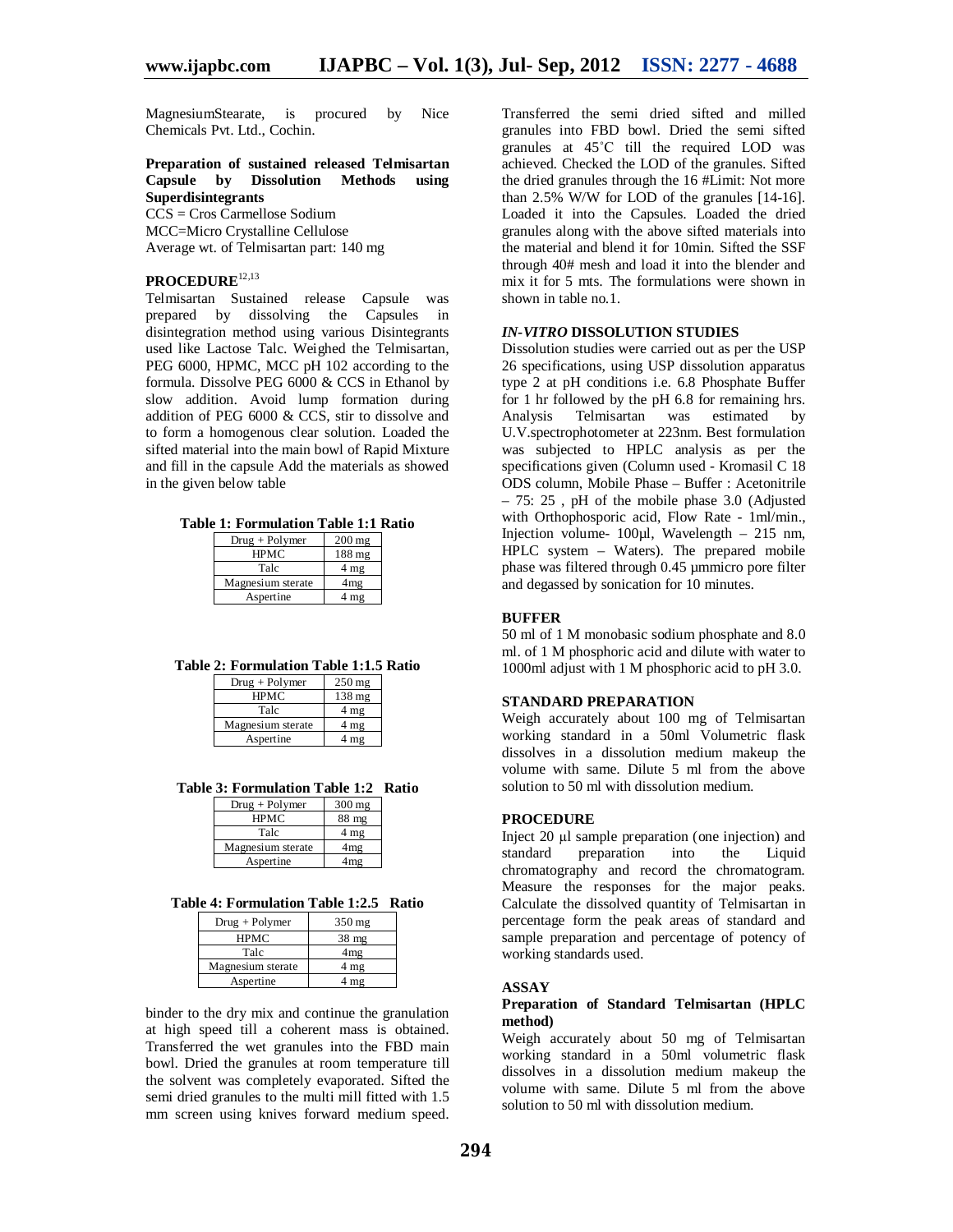#### **Chromatographic condition**

Mobile phase used for the analysis consist of Buffer: Acetonitrile aqueous solution in the ratio of 75:25 v/v. They were filtered before use through a 0.45 µm membrane filter and pumped through the column RP C18 (250 x 4.6 i.d) mm, 5µm, in isocratic mode at a flow rate of 1 mL/min. Prior to the injection of the drug solution, the column was equilibrated for at least 30 min with the mobile phase flowing through the system. The analysis was performed at ambient temperature and the run time was set at 10 min. The eluents were monitored at 223 nm and retention of Telmisartan was found to be 7.7 min.

#### **Sample preparation**

Weighed about 50mg equivalent of Telmisartan in a 100 ml volumetric flask and 5 ml of water, to disperse and 70 ml of methanol warm 10 minutes dilute to volume with methanol. Filter the supernatant liquid with 0.45 micron membrane

filter. Dilute 5ml from the solution to the 50 ml with mobile phase.

#### **Fourier transform infrared (FT-IR)**

Fourier transform infrared (FT-IR) spectral studies were conducted on FTIR Spectrophotometer (Shimadzu Instrument Corporation Inc., Japan) instrument using KBr pellets to investigate possible interactions between the respective polymers in the release media. All samples were crushed with potassium bromide. The weight ratio of a sample and potassium bromide was 2 mg to 300 mg. Crushed powders were compressed using a hydraulic compactor at approximately 20,000 pounds under vacuum for 3 min. FT-IR measurements were performed under nitrogen atmosphere at a flow rate of 50 standard cubic feet per hour. Spectral scanning was conducted from 4000 to 400 cm−1 at a resolution of 4 cm−1.



Date/Time; 1/9/2012 12:13:21 PM

**Graph. 1: Telmisartan + PEG 6000 Estimated by FTIR**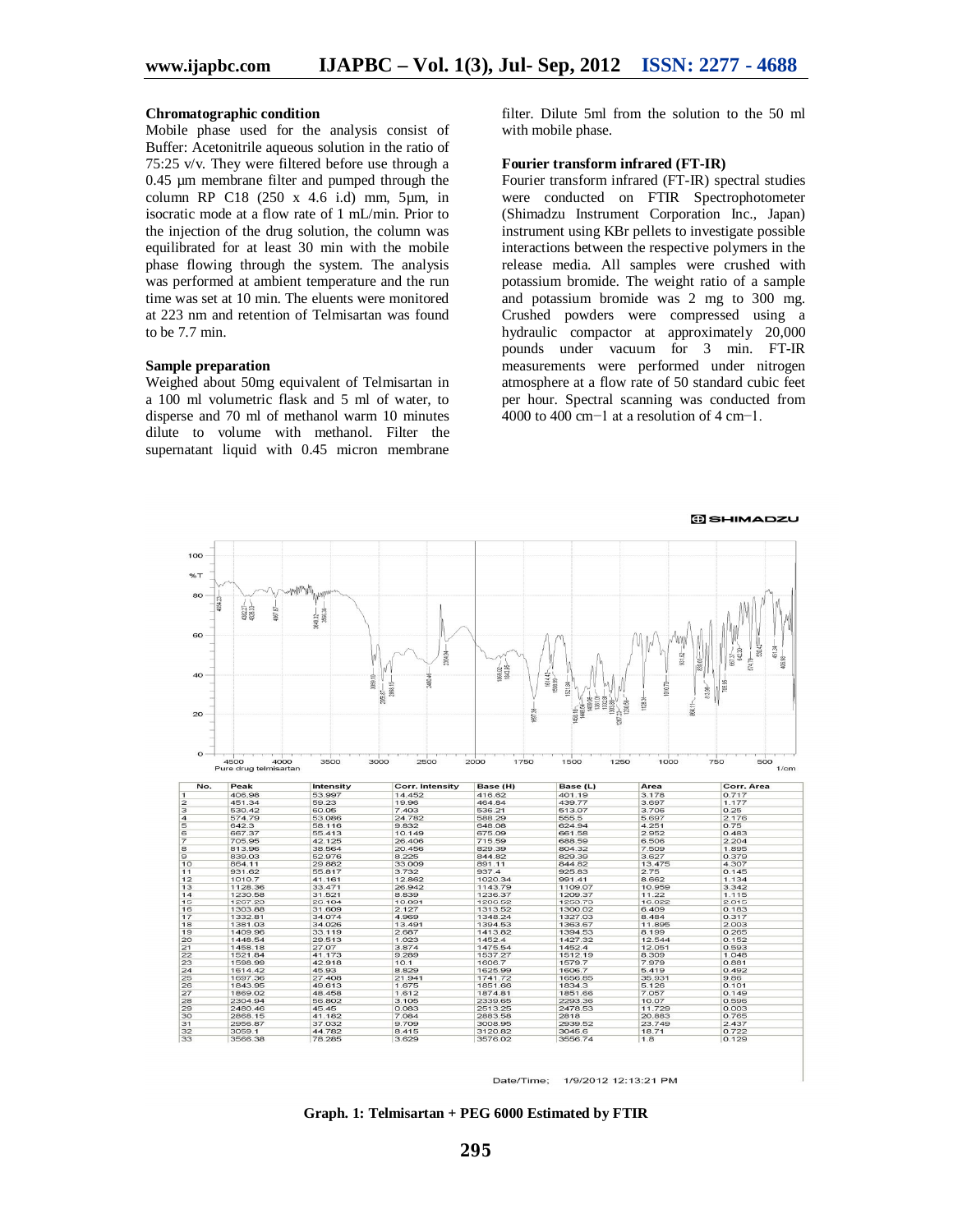

SHIMADZU

Date/Time: 1/9/2012 12:37:21 PM

**Graph. 2: Telmisartan + Capsule Estimated by FTIR**

#### **STABILITY STUDY ON CAPSULES**

The batch F1 are selected as an optimum batch and the stability study was carried out at accelerated condition of  $40^{\circ}$ C/75%RH condition for a period of three months.

#### **Method**

The capsules were individually wrapped using Aluminium foil and packed in ambered color screw cap bottle and put at above specified condition in incubator for 3 months. After three months capsules were evaluated for content uniformity and *In-vitro* drug release.

#### **Observation**

- The results of stability study after 3 months.
- The plot of cumulative % Drug release v/s Time.

#### **Drug content**

Comparative content uniformity of the Capsule after 3 months stability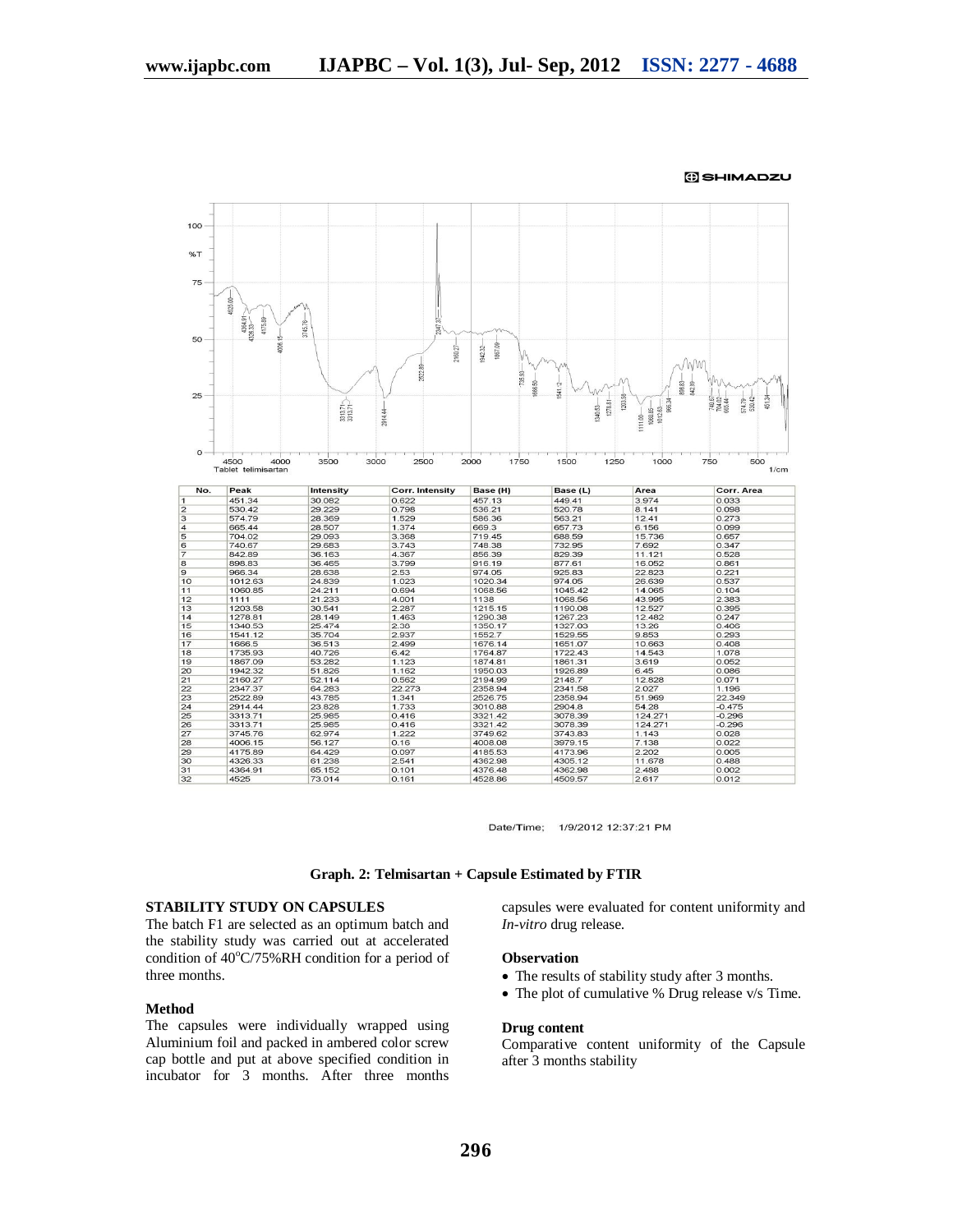| SL.NO          | Time              | Zero month | <b>First month</b> | <b>Second month</b> |
|----------------|-------------------|------------|--------------------|---------------------|
|                |                   |            |                    |                     |
| $\overline{c}$ | 0.5 <sub>hr</sub> | 21.05      | 21.04              | 21.03               |
| 3              |                   | 31.57      | 31.55              | 31.53               |
|                |                   | 42.97      | 42.96              | 42.94               |
|                |                   | 51.59      | 51.57              | 51.55               |
| 6              |                   | 66.57      | 66.55              | 66.53               |
|                |                   | 78.58      | 78.56              | 78.54               |
| 8              | 10                | 87.57      | 87.56              | 87.53               |
|                | 12.               | 95.04      | 95.03              | 95.01               |

**Table 5: Stability Study Data of Formulation after Each Month at**  $40^{\circ}C \pm 2^{\circ}C$ **, 75% RH** 



**Graph. 3: Stability Study Data of Formulation after Each Month at**  $40^{\circ}$ **C**  $\pm$  2<sup>o</sup>C, 75% RH

|      | After Each Month at 40 C $\pm$ 5 C, 75 KH |                   |                             |                              |
|------|-------------------------------------------|-------------------|-----------------------------|------------------------------|
| S.NO | Time                                      | <b>Zero Month</b> | <b>After First</b><br>Month | <b>After Second</b><br>Month |
|      |                                           |                   |                             |                              |
| 2    | 0.5 <sub>hr</sub>                         | 21.05             | 21.01                       | 20.99                        |
| 3    |                                           | 31.57             | 31.51                       | 31.48                        |
|      | $\overline{c}$                            | 42.97             | 42.92                       | 42.89                        |
| 5    | 4                                         | 51.59             | 51.53                       | 51.50                        |
| 6    | 6                                         | 66.57             | 66.51                       | 66.49                        |
|      | 8                                         | 78.58             | 78.52                       | 78.50                        |
| 8    | 10                                        | 87.57             | 87.51                       | 87.48                        |
| O    | 12                                        | 95.04             | 95.00                       | 94.99                        |

**Table 5: Stability Study Data of Formulation After Each Month at**  $40^{\circ}$ **C**  $\pm$  **5<sup>o</sup>C, 75<sup>** $\%$ **</sup>RH**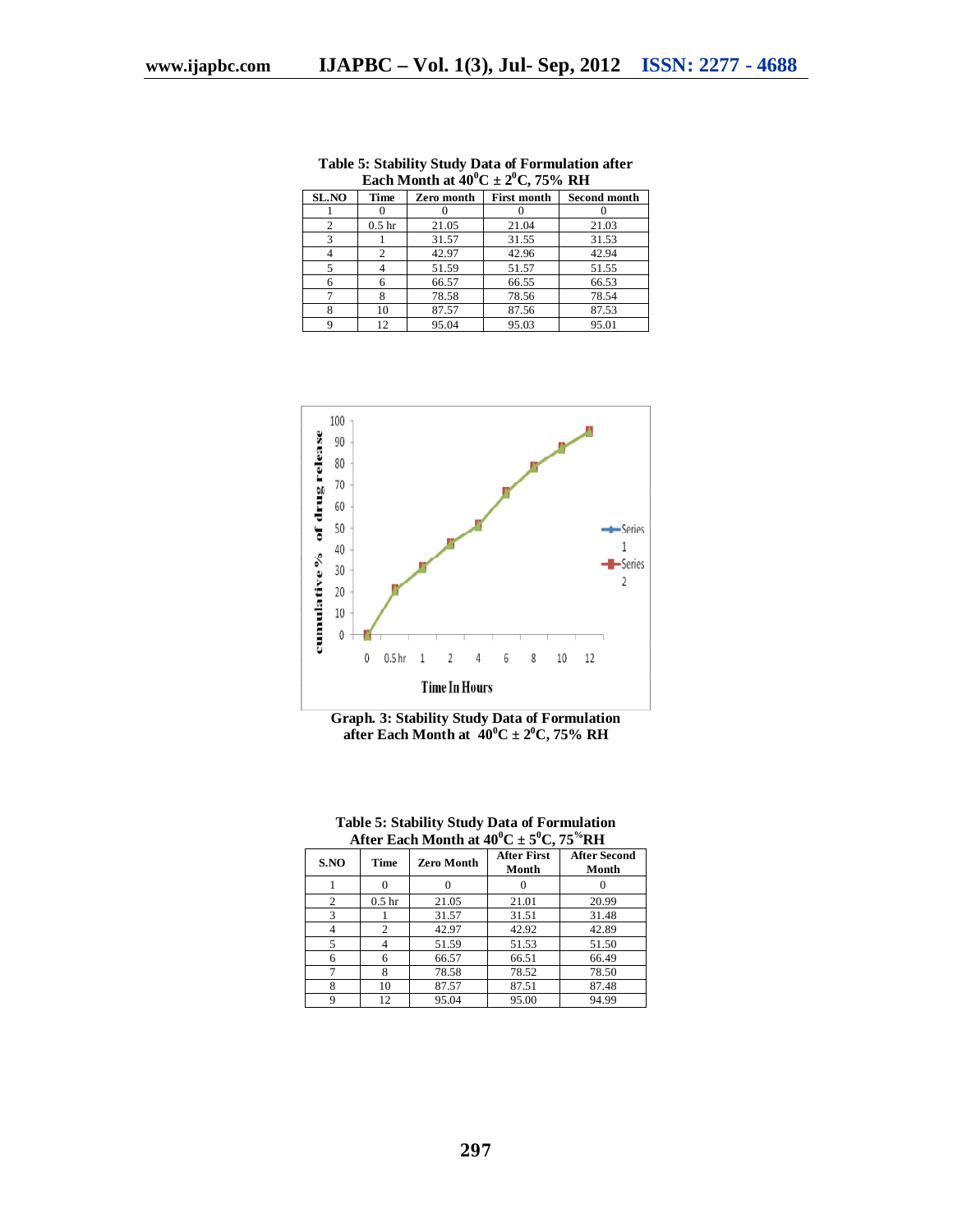

**Graph. 4: Stability Study Data of Formulation After Each Month at 40<sup>0</sup>C ± 5<sup>0</sup>C, 75<sup>%</sup>RH** 

#### **RESULTS AND DISCUSSION**

The procured sample of Telmisartan was tested for its identification by FTIR. The manufacturer was also conformed of quality and purity of the sample. The drug and excipients compatibility was done physical and instrumental method at room temperature and refrigerator condition in opened and closed vial methods were used. The result does not show any physical or chemical change to the mixture after 14 days. This fact concluded that the drug and excipient are compatible with each other.

Therefore the drug formulation of batch F1 was selected further encapsulated the granules into hard gelatin capsules in process evaluation and stability studies.

The F1 batch drug granules were encapsulated in hard gelatin capsules by using rotatory die process. They were evaluative for weight variation, disintegration, dissolution study.

No significant difference was observed in the weight of individual hard gelatin capsules from the average weight. Hard gelatin capsules weights of all batches were found within recommended pharmacopeia limit. The data of unifomatity of the content indicated that hard gelatin capsules add drug content with in pharmacopeia limits.

The data of disintegration of the hard gelatin capsules shows within the pharmacopeia limits.

The *in vitro* drug release of the hard gelatin capsules was done by using the type –ii USP paddle type operators and the *in vitro %* drug release of the drug was acceptable.

## **STABILITY STUDIES**

The results of stability studies of the hard gelatin capsules showed in the table. Indicated significant changes in tablet and hard gelatin capsules formulation with time. The stability of the capsules was acceptable.

#### **CONCLUSION**

The study was under taken with an aim to formulate, develop and evaluate the Solid dispersed granules of Telmisartan 100mg in hard gelatin capsules. Preformulation study of Telmisartan was done initially and results directed further course of formulation. Based on preformulation studies different batches of Telmisartan were prepared using selected polymers. The prepared drug was evaluated for identification appearance and drug content, before being capsulated has hard gelatin capsules. Hard gelatin capsules tested for weight variation, disintegration and content uniformity as per official procedure. Dissolution of hard gelatin capsules are prepared F1 batch was carried out in 0.1 N HCl media and percentage drug release profile shows 95.4% was satisfactorily performed. Based on stability testing of hard gelatin capsules,

it was concluded that Telmisartan capsules were stable satisfactorily.

From the above results and discussion it is concluded that formulation of Telmisartan capsule F1 can be taken as an ideal or optimized formulation. Our study encourages further clinical trials on this formulation

#### **REFERENCES**

- 1. Chowdary KVR, Madhavi BLR. Novel drug delivery technologies for insoluble drugs. Indian Drugs. 2005;42(9):557-564
- 2. Nandita G Das and Sudip K Das. Formulation of poorly soluble drugs," Drug delivery Report (Technology Overview), 52-55.
- 3. Sharma PK, Chaudari PD. Badagale MM, Kulkarani PA and Barhate NS. Current trends in solid dispersions techniques,www.pharmainfonet Met.2006.
- 4. Connors RD and Elder EJ. Using portfolio of particle growth technologies to Enable delivery of drugs with poor were solubility, www.drugdeliverytech.com.